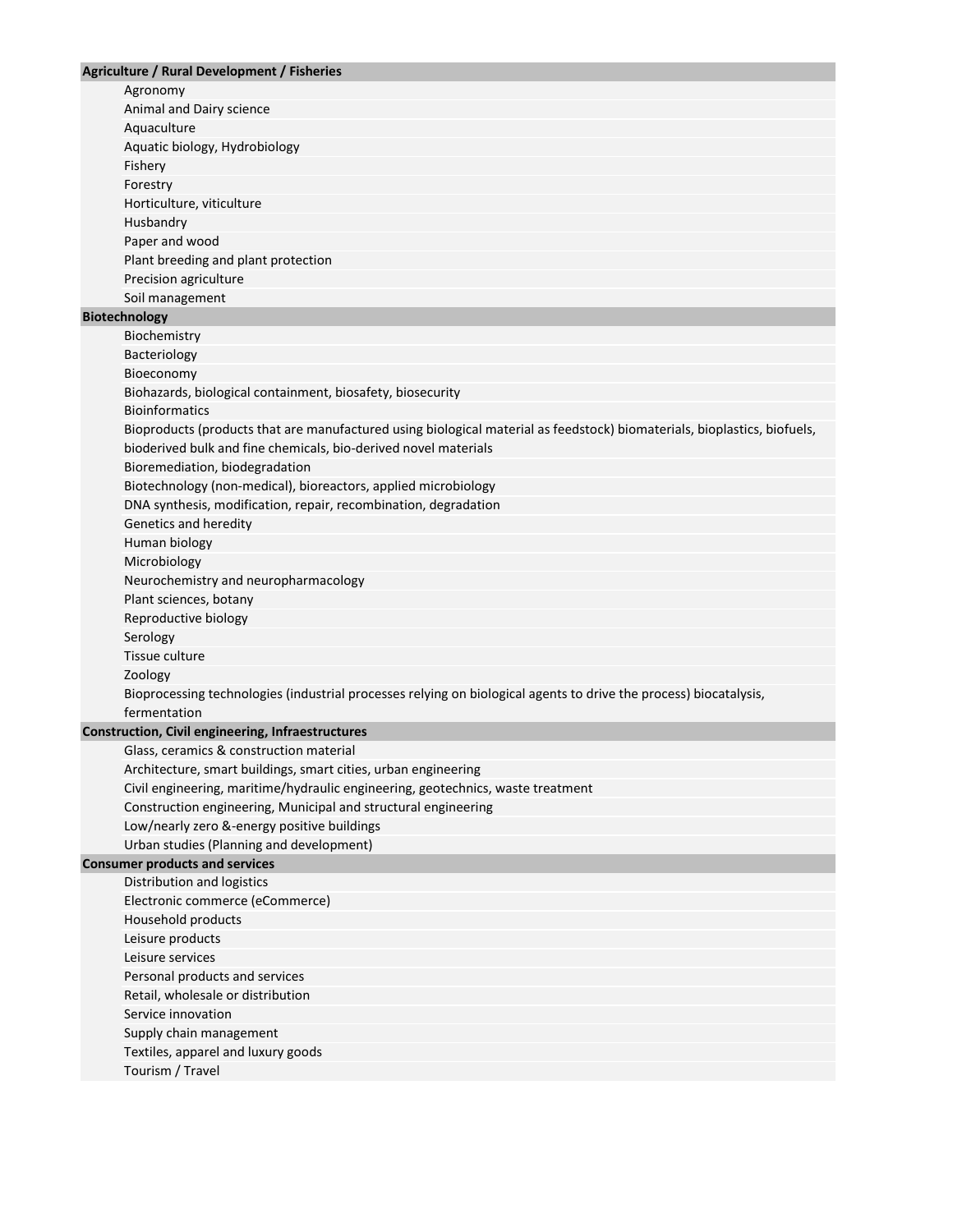## **Earth and related environmental sciences**

Environmental protection Aquaculture Atmospheric chemistry, atmospheric composition, air pollution Circular economy Climatology and climate change Decontamination and de-pollution Ecology Environmental and Green Technologies Flood forecasting Geographical information systems, cartography Geo-information and spatial data analysis Geology, tectonics, volcanology Hydrology Marine biology Marine ecosystems and processes Meteorology Mineralogy Natural resources exploration and exploitation Waste management Waste recycling Wastewater treatment Water

## **Education and Culture**

Education Psychology Social Media Arts (arts, history of arts, performing arts, music) Behavioural change Cultural heritage, cultural memory Design innovation Informal education Innovation and diversity (e.g. gender) Languages and Literature Life long learning Media and communications Social issues Teaching materials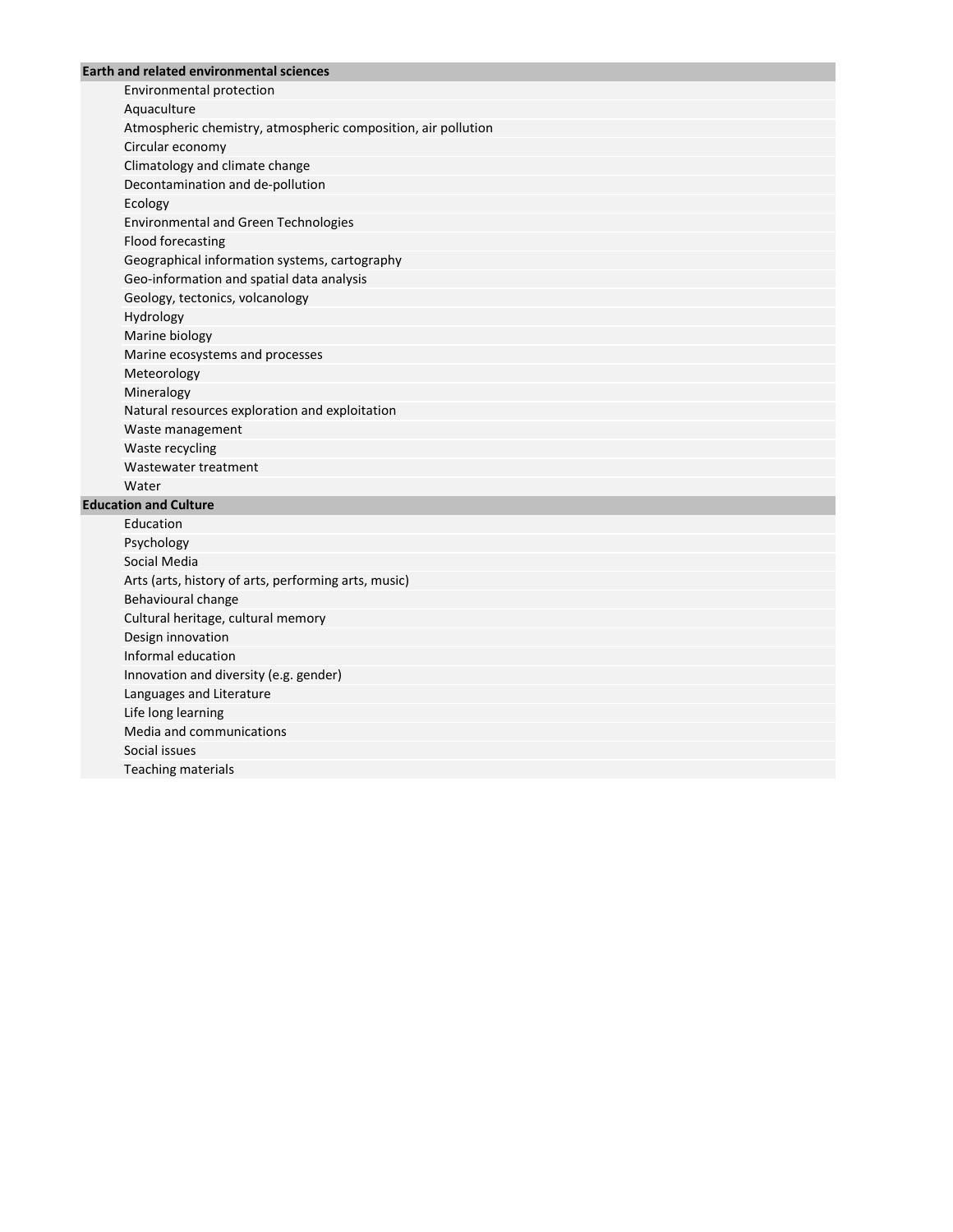### **Energ**

| Energy |                                                                     |
|--------|---------------------------------------------------------------------|
|        | <b>Biodiesel</b>                                                    |
|        | Bioenergy                                                           |
|        | <b>Biofuels</b>                                                     |
|        | <b>Biogas</b>                                                       |
|        | <b>Biomass</b>                                                      |
|        | Biomethane                                                          |
|        | Domestic appliances                                                 |
|        | <b>Electricity Transmission/Distribution</b>                        |
|        | Electrochemistry, batteries and fuel cells                          |
|        | <b>Energy Economics</b>                                             |
|        | <b>Energy Efficiency</b>                                            |
|        | Energy management                                                   |
|        | Energy systems (production, distribution, application)              |
|        | Energy systems, smart energy, smart grids, wireless energy transfer |
|        | <b>Fuel Production &amp; Distribution</b>                           |
|        | Hydrogen                                                            |
|        | Low/zero carbon communities                                         |
|        | Natural gas                                                         |
|        | Photovoltaics                                                       |
|        | Renewable energy sources                                            |
|        | Solar cooling                                                       |
|        | <b>Solar Thermal</b>                                                |
|        | <b>Engineering and technology</b>                                   |
|        | Manufacturing and processing                                        |
|        | Acoustics                                                           |
|        | Audio engineering, reliability analysis                             |
|        | Automation and control systems                                      |
|        | Chemical engineering, technical chemistry                           |
|        | Communication engineering and systems telecommunications            |
|        | Control engineering                                                 |
|        | Electrical and electronic engineering                               |
|        | Electromagnetism                                                    |
|        | Electromechanical engineering                                       |
|        | Electronics, photonics                                              |
|        | Graphene, layered material                                          |
|        | Industrial bioengineering                                           |
|        | Materials engineering                                               |
|        | Mechanical engineering                                              |
|        | Metallurgy                                                          |
|        | Metrology and measurement                                           |
|        | Micro (system) engineering                                          |
|        | Nanotechnology, nano-materials, nano engineering                    |
|        | <b>Novel Materials</b>                                              |
|        | Ocean engineering                                                   |
|        | Optics (including laser optics and quantum optics)                  |
|        | Organic electronics                                                 |
|        | Photonics                                                           |
|        | <b>Porous Materials</b>                                             |
|        | Production technology, process engineering                          |
|        | Propulsion systems engineering                                      |
|        | Robotics                                                            |
|        | Semiconductors                                                      |
|        | Solid state materials                                               |
|        | Superconductivity                                                   |
|        |                                                                     |

Thermodynamics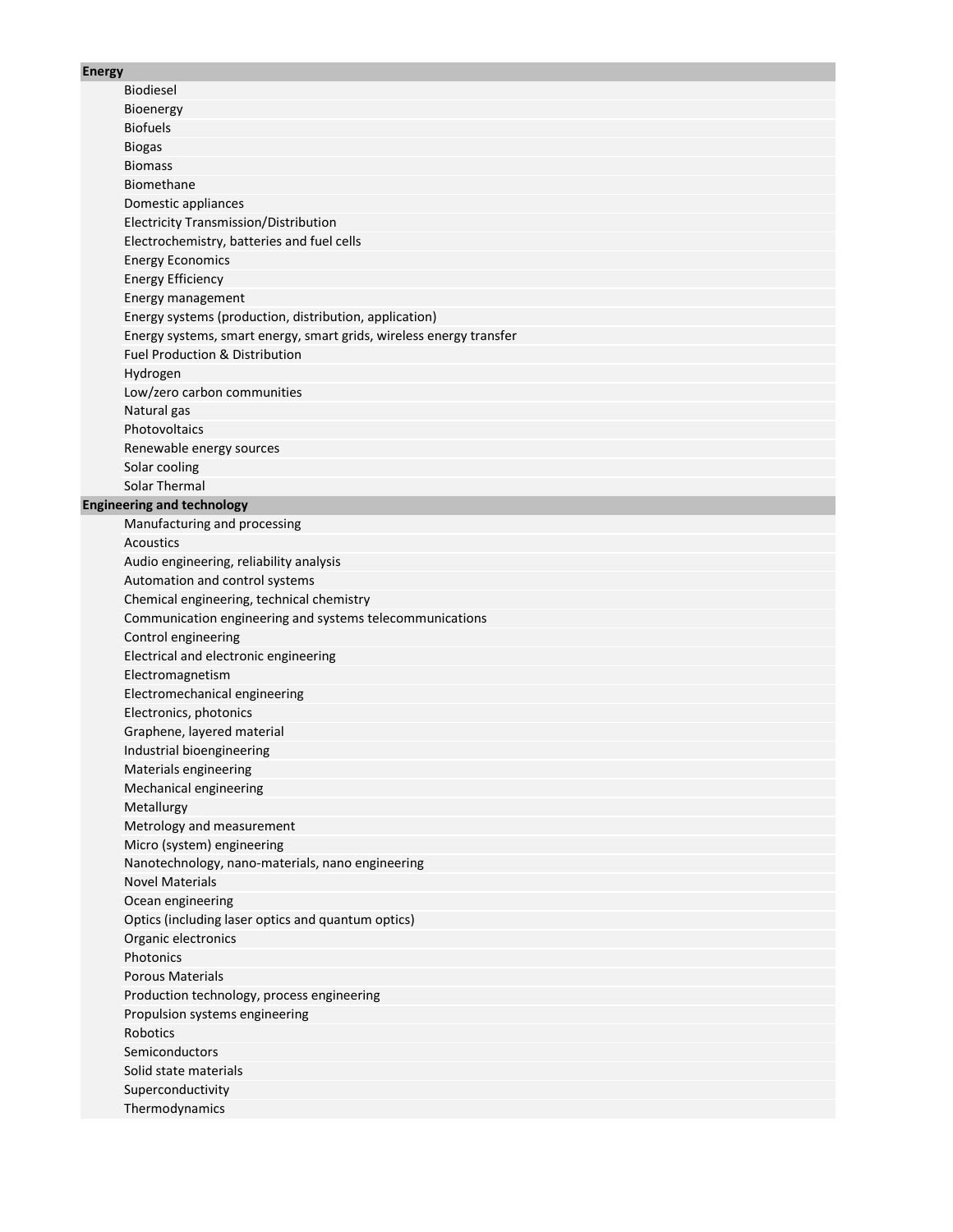# **Food and beverages**

Agricultural products Brewers Distillers and vintners Food additives Food contamination Food packaging Food preservation Food quality Food safety Food storage Food technology Secure food chain and wealth products Soft drinks

# **Health**

Ageing Biomarkers Cardiac and Cardiovascular systems Clinical medicine Critical care medicine and Emergency medicine Dentistry, oral surgery and medicine Dermatology and venereal diseases Diagnostic tools (e.g. genetic, imaging) Drugs eHealth Endocrinology and metabolism (including diabetes, hormones) Gene therapy Geriatrics and gerontology Healthcare system Health-related biotechnology Human genetics Immunology Infectious diseases Medical devices Neurodegenerative disorders Obstetrics and gynaecology Oncology Ophthalmology **Orthopaedics** Paediatrics Pathology Patient care Personalised treatment Pharmacology and pharmacy Psychiatry Radiology, nuclear medicine and medical imaging Rehabilitation Respiratory systems Rheumatology Robotics for healthcare Surgery Toxicology Transplantation Urology and nephrology Vaccines Virology Wellbeing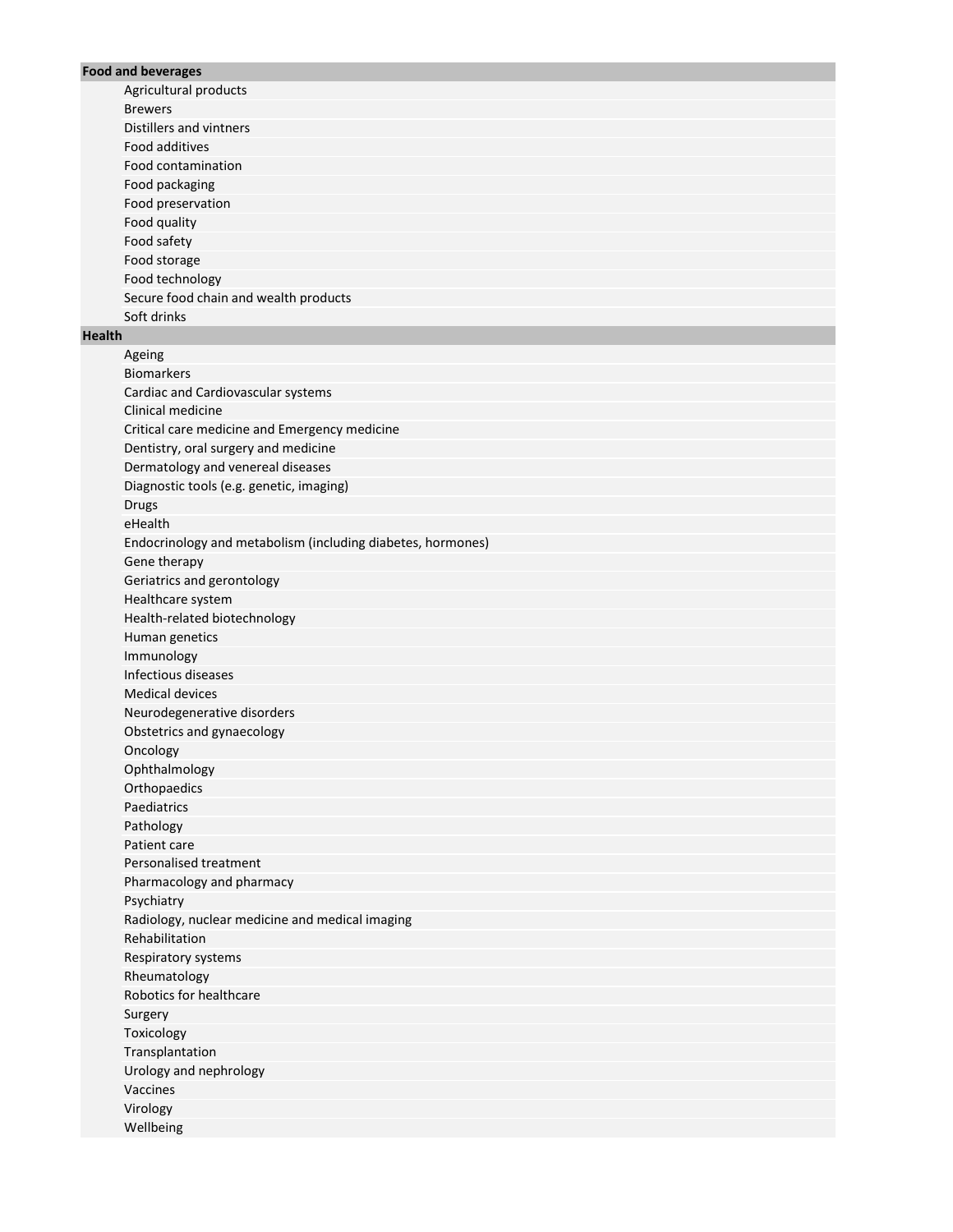## **Information and Communication Technology (ICT)**

Artificial intelligence Blockchain and Distributed Ledger Technology (DLT) Internet of Things, embedded systems, pervasive systems Big data Extended Reality (XR) Advanced computing Algorithms and complexity BTT5 unmanned aircraft (Drone) Cloud computing Communication networks, media, information society Communication technology, high-frequency technology Computational engineering Computer graphics Computer hardware and architecture Computer sciences, information science and bioinformatics Cryptology, security, privacy, quantum crypto Cyber-physical systems Cybersecurity Data protection and privacy Digital games, gamification, applied games, serious games Digital services E-learning, user modelling, collaborative systems Fifth generation cellular network technology (5G) Fintech (Financial technology) Human computer interaction and interface, visualization and natural language processing Interaction, Multimodal, Brain-Computer-Interfaces, Assistive Technologies Internet Services & Applications

Machine learning, statistical data processing and applications using signal processing (e.g. speech, image, video) Networks (communication networks, sensor networks, networks of robots, etc.) Neuroimaging and computational neuroscience Ontologies, neural networks, genetic programming, fuzzy logic Scientific computing, simulation and modelling tools Software engineering, operating systems, computer languages Web and information systems, database systems, information retrieval and digital libraries, data fusion

### **Public sector innovation**

Business model innovation Corporate Social responsibility Human resource management Open data Open innovation Public administration innovation Social innovation